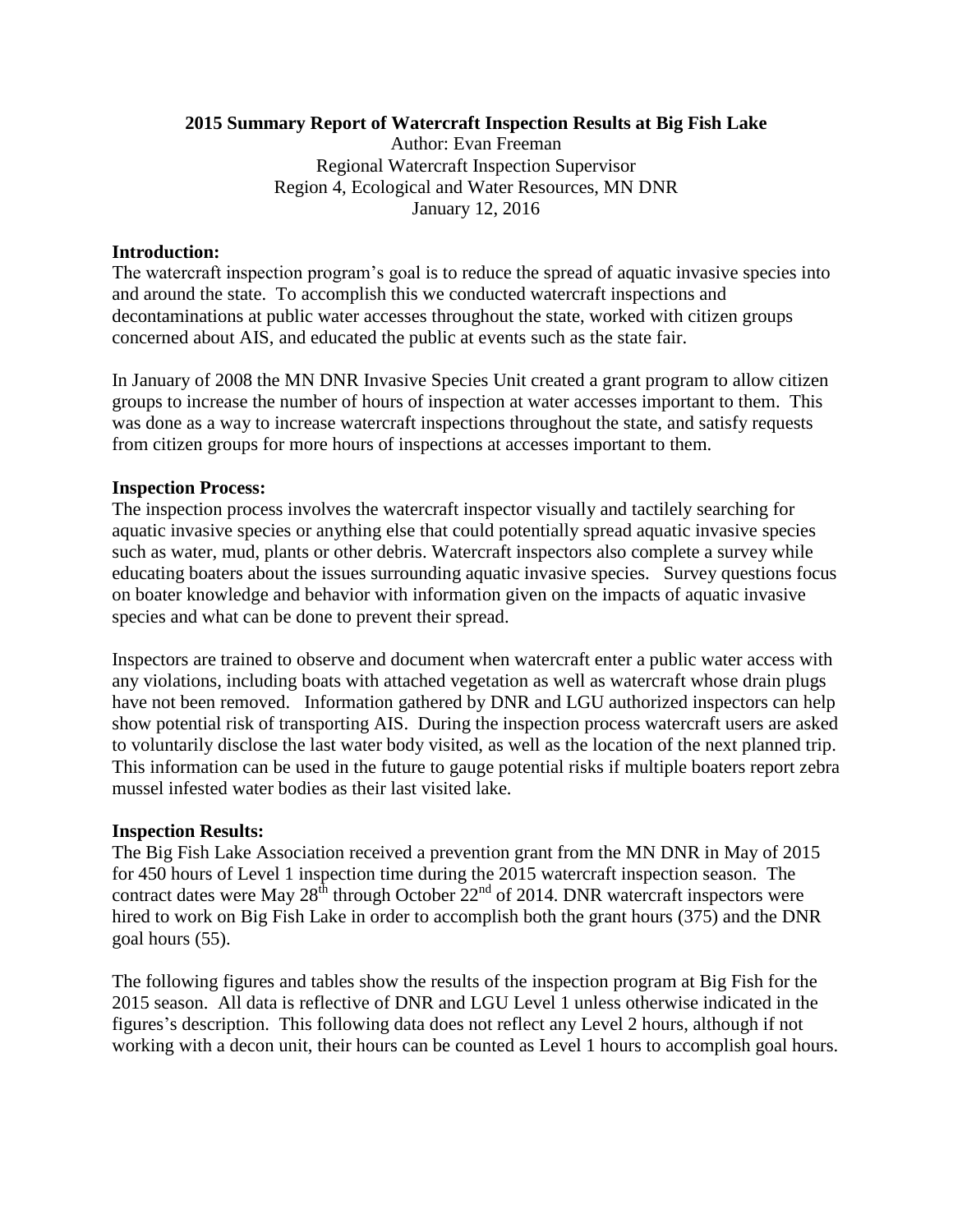

**Figure 1: MNDNR Level 1 Watercraft Inspectors worked 185.5 hours (158.25 hours of access time and 27.25 hours of drive time) at Big Fish. These hours do not include Level 2 hours without a decon unit.**



**Figure 2: Inspections by Month on Big Fish Lake. A total of 2,160 inspections were conducted by DNR and LGU inspectors.**